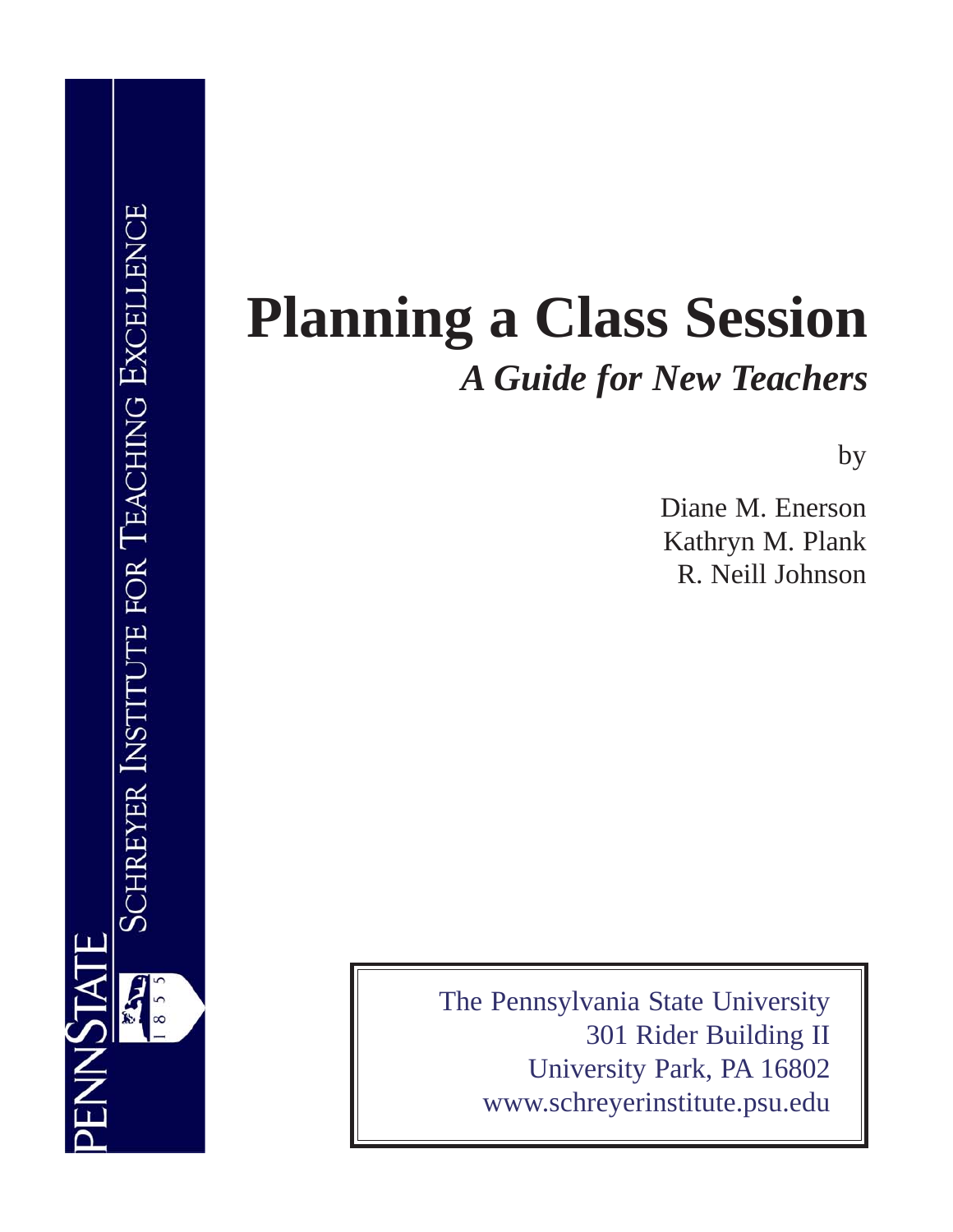**Planning a Class Session** by Diane M. Enerson Kathryn M. Plank R. Neill Johnson

©2000, Center for Excellence in Learning & Teaching ©2004, Reproduced with permission by Schreyer Institute for Teaching Excellence

This publication is available in alternative media on request.

The Pennsylvania State University is committed to the policy that all persons shall have equal access to programs, facilities, admission, and employment without regard to personal characteristics not related to ability, performance, or qualifications as determined by University policy or by state or federal authorities. It is the policy of the University to maintain an academic and work environment free of discrimination, including harassment. The Pennsylvania State University prohibits discrimination and harassment against any person because of age, ancestry, color, disability or handicap, national origin, race, religious creed, sex, sexual orientation, or veteran status. Discrimination or harassment against faculty, staff, or students will not be tolerated at The Pennsylvania State University. Direct all inquiries regarding the nondiscrimination policy to the Affirmative Action Director, The Pennsylvania State University, 328 Boucke Building, University Park, PA 16802-5901; Tel 814-865-4700/V, 814-863-1150/TTY. The Schreyer Institute for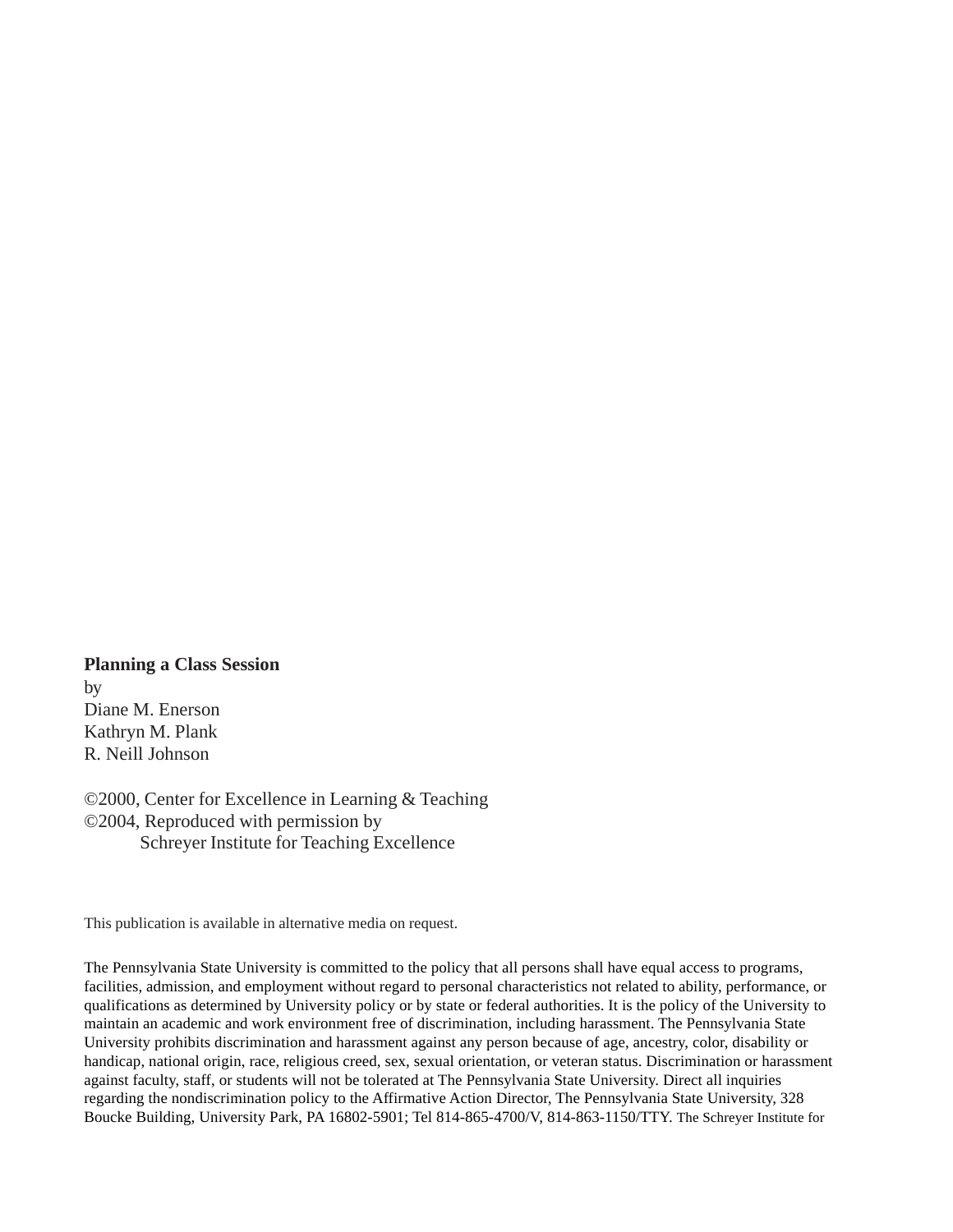# **Planning a Class Session -** *Introduction*

Entering a classroom without planning is like heading cross country without a map. You can do it, but it is rarely an efficient way to travel. Daily planning is essential because it gives you a clear sense of what you are trying to accomplish and how you are going to accomplish it.

Being prepared means planning not just what you will teach, but *how*. What such a plan might look like can vary considerably. Session plans are as individual as teachers themselves. Accordingly, this guide for class planning focuses not on the *product* but on the *process* underlying effective planning. The emphasis throughout is on getting you to reflect on critical questions that underlie effective teaching, such as planning, setting goals, and assessing what you have done.

We suggest that you construct an actual session plan as you read through this guide and have provided exercises to help you do this. By the end, you should have a completed session plan you can use.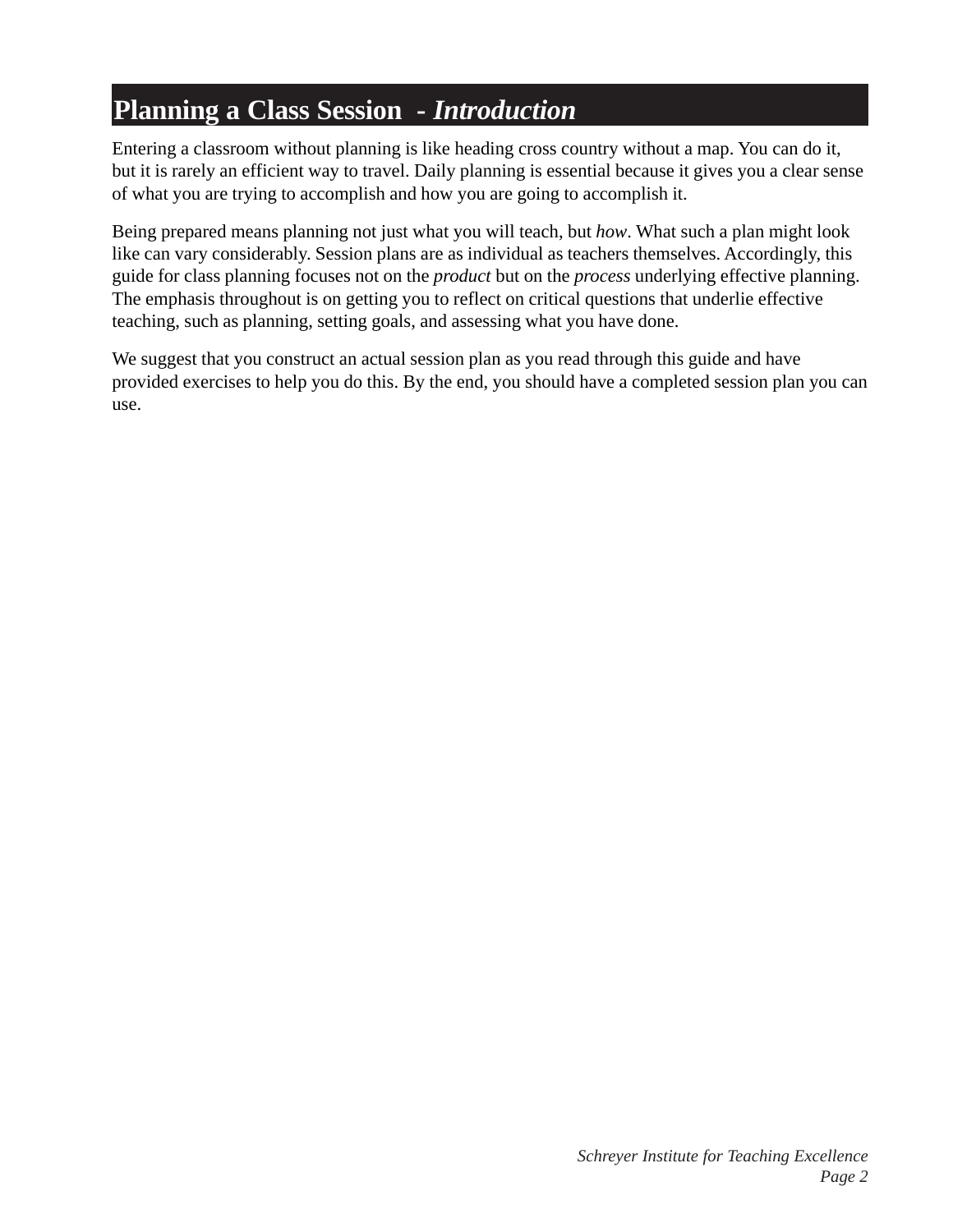Getting a bird's-eye-view of the terrain you are about to cover is always a helpful first step. It is also a step that will greatly aid subsequent planning activities by providing direction and minimizing time-wasting detours. Before you begin planning any of the details of your class session, it is essential that you address the following three questions:

#### **What do your students already know?**

One of the most useful things you can do before you begin thinking about specific activities for a particular class is to reflect on who your students are and what they can reasonably be expected to know and do. For example, asking for an analysis of the symbolism in Ulysses is probably unreasonable as a first assignment in a freshman composition course. Conversely, if you are teaching a 400-level course in statistics, it is doubtful that your students will need to review basic arithmetic.

In other words, when you plan a class session, it's a good idea to consider the levels of prior knowledge and ability that your students have demonstrated in the course. There are a number of strategies for getting this information. What you learn may surprise you, or it may not. But knowing will be an excellent starting point for your planning.

If you're teaching a particular course for the first time, take the time to talk with other faculty/TAs who have taught the course before. Alternately, you might employ a **background knowledge probe** at the start of a new unit to gather data about your students' preparation as a whole. This information can help you decide how to present the material and plan activities. For example, if the probe suggests that most of your students do not understand a concept they will need in order to understand the new material, you might want to begin the unit by presenting this concept. On the other hand, if only a few of the students lack the prerequisite knowledge, you can ask those who need extra help to visit your office hours or a learning center.

You might also consider at this point whether your students are likely to have misconceptions about the new material that will hinder their learning process. For learning to proceed smoothly, you will find it useful to address this misconception directly. Many teachers uncover these misconceptions with a **misconception/preconception check**, which is similar to the background knowledge probe, but instead of asking only about students' prior knowledge, it focuses directly on assumptions or beliefs that may actually hinder learning in the course. Instructors find this activity particularly useful in courses dealing with controversial or sensitive issues, or those in which students may have developed intuitive but inaccurate theories. Discovering and addressing these inaccuracies ahead of time will save considerable frustration later on.

A few moments reflecting on what your students know brings focus to the rest of your planning activities.

#### **What do you want them to learn?**

Not all topics and activities in a particular subject are of equal importance, nor are all chapters in the textbook of equal value. Therefore, when planning a particular class session, you need to think about what it is that you want the students to walk away with at the end of that session. Trying to cover too much is a far more common error than trying to cover too little. Be selective. Keep it simple. Resist the temptation to cram everything you know about a subject into a single class session. It probably took you far more than 50 minutes to learn what you know, and there is no reason to believe that your students will learn it any faster.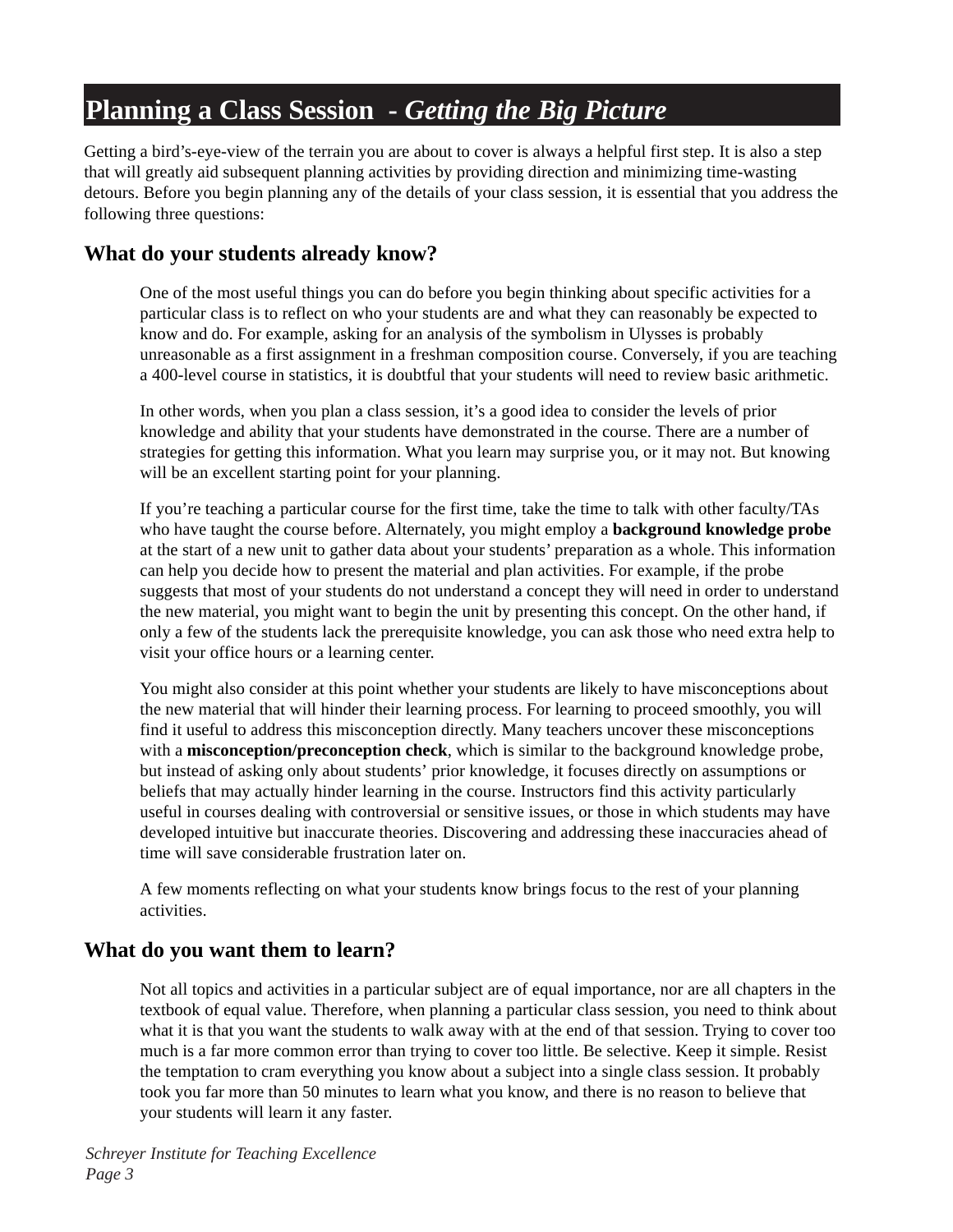In addition, review the previous day's class and look ahead to future class sessions. If you plan each class thinking about how it relates to other material in the course, you will begin to include these links in what you present to students. This in turn will make it easier for students to see how the new ideas and materials build on what they have already learned, and how the individual session furthers the objectives of the course.

If you can't organize all the material you want to cover under 2-3 major points or objectives per class session, go back and start pruning.

#### **Why is it important for them to learn it?**

Finally, it is useful to reflect on the decisions you have made about what to teach and to articulate your rationale. Obviously, if you can't find something compelling to say about the importance, significance, or utility of the material at hand, you can't expect your students to see the relevance either. In that case, you may want to reexamine the syllabus. Alternately, if you are teaching from a syllabus you did not create, take a moment to reflect on why today's material was included. Having a clear rationale may help motivate student learning as well. Examining and thinking about these relationships can give strength and substance to your planning and consequently to everything you do in the classroom.

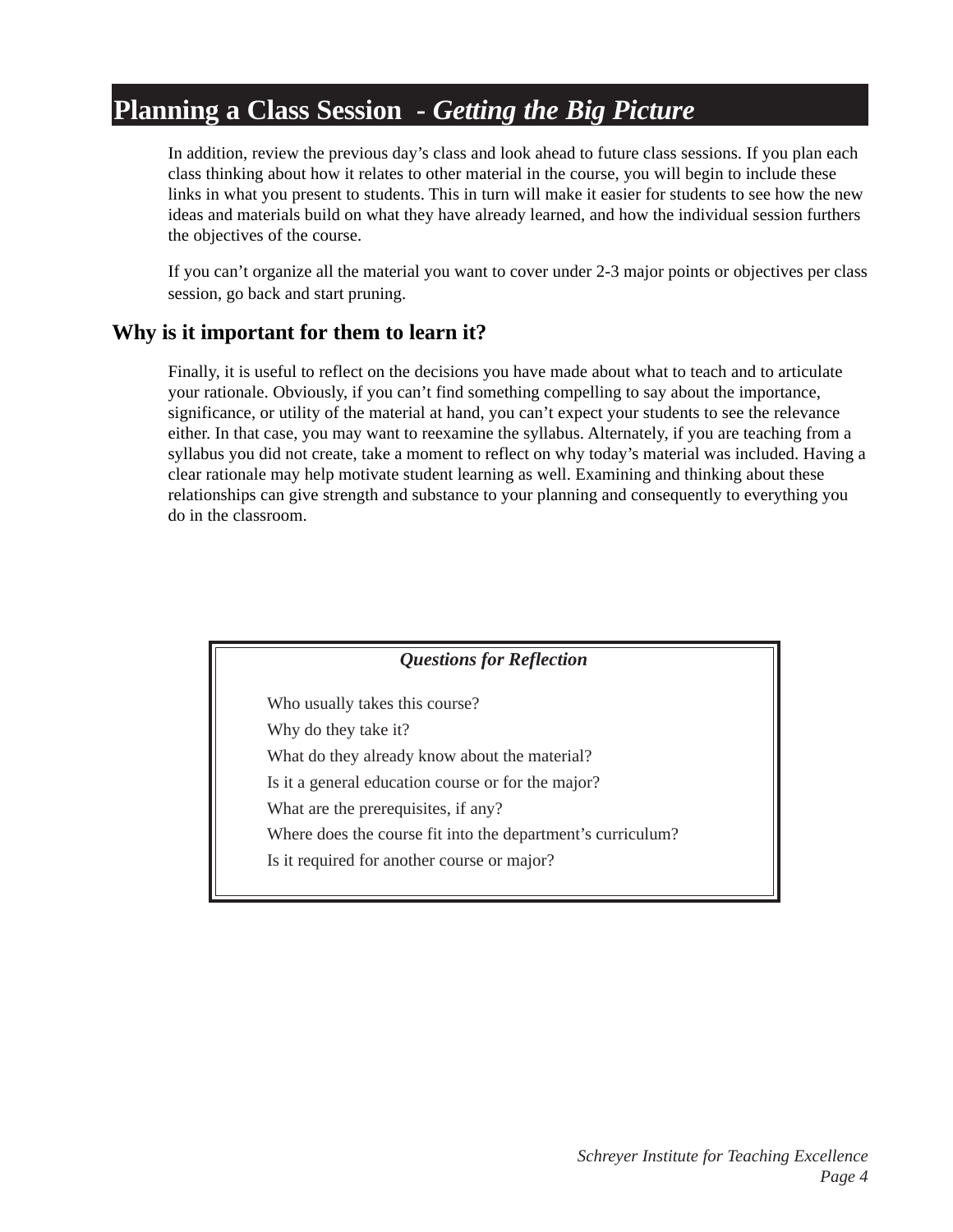Once you have a general map for where you are going and your rationale for going there, you can begin to fill in the details of how you are going to get there and what you will take note of along the way. The precise combination of methods, examples, and sequential order in a session plan is guided by many principles, including your students, your subject matter, and the materials and classroom space available to you. How extensive and detailed your plan needs to be is largely a matter of personal choice. Again, remember that the plan is not a script; in fact, *you* are the primary audience for the plan, not your students. Let the following questions guide you reflections and planning.

### **What method(s) will help you accomplish your goals?**

Choosing specific teaching methods that will best achieve course and session objectives is one of the most important day-to-day decisions a teacher faces. Knowing what methods are available and what objectives each method is best suited for helps teachers make this decision more easily.

Most people, when asked about teaching methods, start by identifying two main types of instruction—lecture and discussion—these, in effect, are on opposite ends of a continuum with many exciting possibilities in between. Collaborative and problem-solving approaches, for example, are two methods that fall along this continuum; they can be combined and integrated with lecture and discussion in countless creative and effective ways.

Teachers in certain disciplines often lean more heavily toward one end of the continuum or another. The question of which teaching method to use, however, is actually less an issue of discipline—or of class size—than one of purpose. A good rule of thumb is that lectures are an effective mechanism for conveying information about and enthusiasm for a field, whereas problem-solving, small group, and discussion sessions are more effective at developing new skills and changing behavior.

Because virtually all classes require both the acquisition of skills and information as well as the

#### *Questions for Reflection*

What are the teaching methods typically used in your field? Why? What about your field lends itself to those methods?

What methods aren't typically used in your field? Why? Which of these would you like to try? How would you adapt them to make them work in your course?

opportunity to apply them, you may find yourself using a combination of both formats within the same course or even within the same class period. For example, a lecture can be used to model problem-solving techniques with input from students, or it can include an interactive question-andanswer period followed by small group discussions of the new concept. Becoming more aware of teaching methods and how they might work together can make your decisions about using methods to achieve course objectives more deliberate and effective. (To learn more about the various teaching methods, read chapter 2 of *The Penn State Teacher II*.\*)

### **What examples and activities will you use?**

No matter which methods you choose to employ, you will need to plan relevant examples, illustrations, and activities that demonstrate your main points. You'll want students to make connections between the new material and their prior knowledge—knowledge already learned in the course as well as from their personal experiences—so the best examples will take that prior knowledge into account. A fair amount of brainstorming may have to occur before you will find those details that will best illustrate a concept or idea for a particular group of students.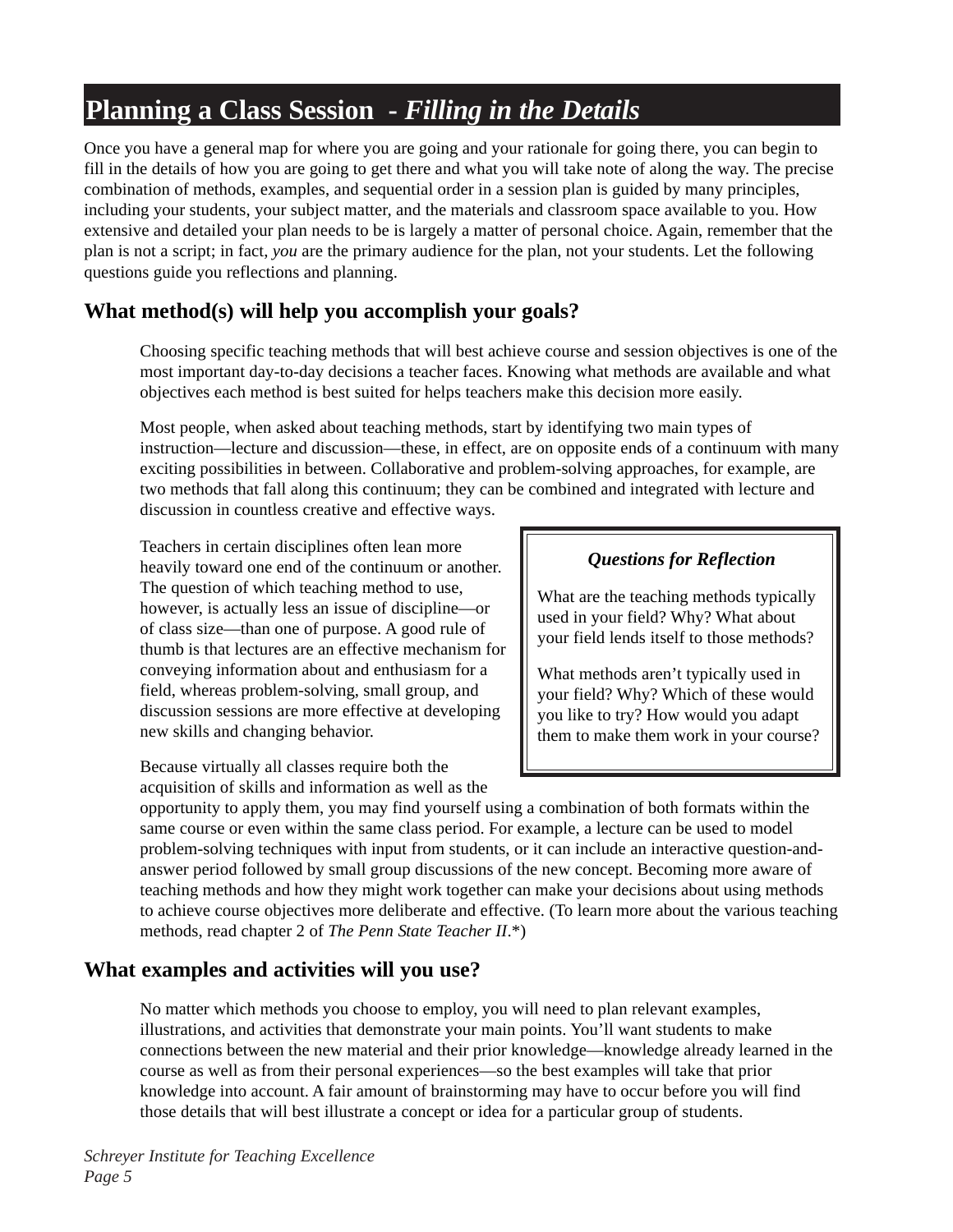This is also the time to plan what the students will be doing in class. Do students need to describe individually their understanding of a few fundamental concepts, or are they ready to tackle a challenging problem in small groups? Do they need to debate a controversial bill so as to better understand their own and others' preferences and prejudices, or are they ready to discuss more objectively the legal precedents and policy implications? Do they need to observe and respond to a controlled demonstration, or are they ready to begin designing their own related experiments? Whether taking notes, posing questions, making arguments, or planning projects, students need to be engaged at a level appropriate to their background and the session goals.

#### **How will the examples and activities be sequenced?**

You may find, as you plan, that the major points you want to make fall into a natural order—perhaps temporal or historical—that will help students master the content. There may be some kind of underlying logical structure to the examples you have chosen; for instance, perhaps you will be using a series of physical demonstrations that build on each other.

In other situations, the logical sequence of activities will reflect the natural sequence of learning in a particular discipline. In "Effective Explanations" (from *The Penn State Teacher II\**), John Lowe explains how the discovery process in chemistry shapes how he plans his classes:

Some books and lecturers will start by defining groups and then proceed to give examples. However, I have found that it's easier for a student to start with a simple, concrete example and then generalize from that. ...I believe that the order in which humans make discoveries is the order in which we learn most naturally. The normal order in science is first to observe specifics and then to generalize and abstract, yet we often ask our students to begin with the abstract and then observe specifics.

Finally, don't forget to plan how you will open and close the class. The beginning of class needs to capture students' interest and show how today's class connects with what they've previously learned. Closing on an appropriate note is nearly as important as opening on one. There are many different ways you can bring the session to a logical conclusion, but even a brief summing up can greatly aid students' retention of the material and bring closure to a class.

#### *Questions for Reflection*

Think back to when you first learned the concept you are teaching for today's class.

- What do you remember most about learning the concept? Was it difficult? Frustrating? Immediately obvious?
- What prior knowledge helped you learn the new concept?
- What examples or illustrations know?

\**The Penn State Teacher II* is available online at www.schreyerinstitute.psu.edu/resources.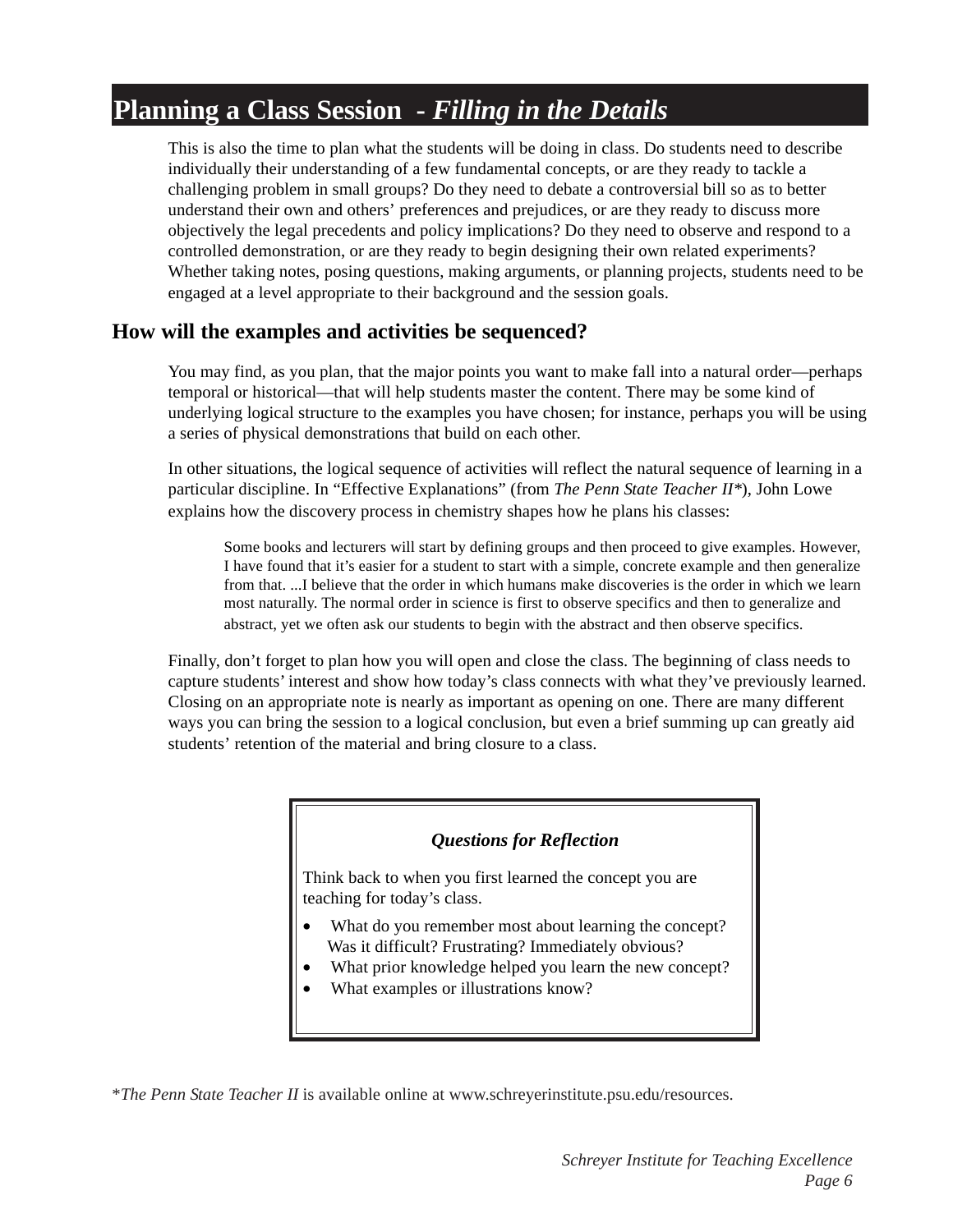### **Planning a Class Session -** *Gauging Your Progress*

One last—but important—thing to consider when planning a class session is how you will get feedback about what your students have learned. In other words, how you will find out whether or not your objectives for the day have been achieved? All too often we discover on the final exam that what our students have learned is not at all what we thought we were teaching. Don't wait until then.

### **How will you assess student learning?**

Take the time now—while you're still planning the class—to articulate your criteria for evaluating student performance. Doing so helps you make sure that your session plans focus on the knowledge and skills you expect students to demonstrate. Working from criteria when planning class sessions helps you to maintain continuity between class activities and the exams—and between session objectives and course objectives.

One good way to prepare exams is to write questions while you are teaching the material, rather than waiting until the unit is complete to create the whole exam. If you write down a few potential questions while you work on each session plan, you will approach the exam with a pool of relevant, reasonable questions to draw on. Again, this helps to make sure the exams really test students on the material that you have decided is important for accomplishing course objectives.

Even within the class session itself, you can include some simple checks for understanding to see if your students have met your stated objectives for the day. Finding out whether or not your students have learned what you set out to teach allows you to build on the class session in future sessions, and it helps you adjust your approach if you discover that the objectives are not being met.

A simple way to find out what students have learned is to ask questions. Another form of asking questions is having students apply what they learned, perhaps by solving a sample problem or maybe explaining the concept to someone else. You might, for example, present them with the kind of question that will be on the test and have them work in pairs to agree on an answer. Not only does this give you useful feedback, but it also helps the students gauge how much they really understand the material.

A more formal way to assess what students have learned is through a **minute paper**. At the end of class, ask students to write down answers these two questions: *1) What was the most important thing you learned during this class?* and *2) What important question remains unanswered for you?* Minute papers are usually anonymous, but when you collect them, they'll give you a good sense of whether or not what students think is important is what you thought was important.

#### *Questions for Reflection*

What are the overall goals students must reach to succeed in this course?

How can I measure achievement of those goals?

How does today's material help students work toward these goals?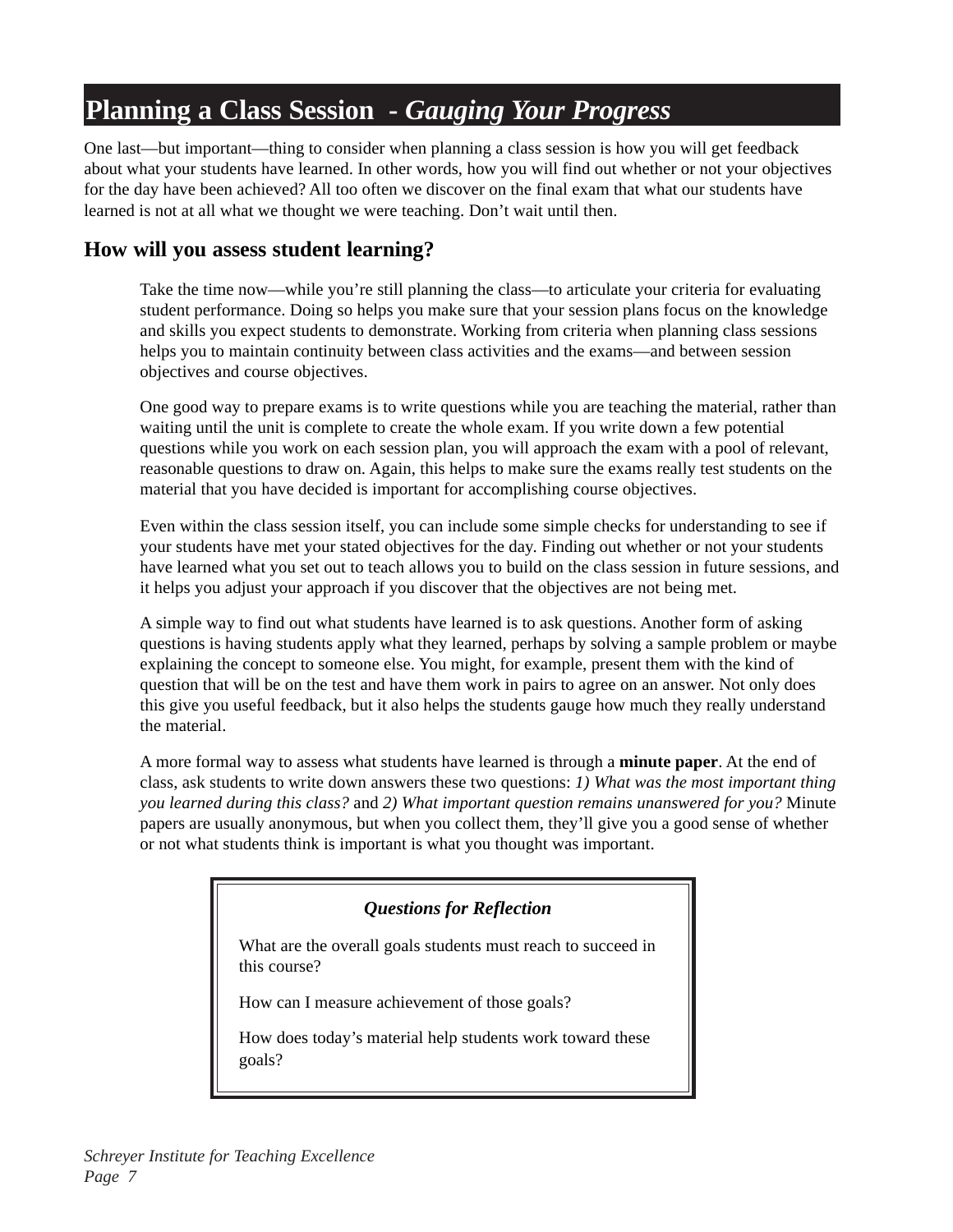# **Planning a Class Session -** *Part 2: Exercises*

- **1. Background knowledge probe**
- **2. Misconception check**
- **3. Defining objectives**
- **4. Articulating your rationale**
- **5. Matching methods to objectives**
- **6. Examples and activities**
- **7. Sequence of activities**
- **8. Checks for understanding**
- **9. Evaluation criteria**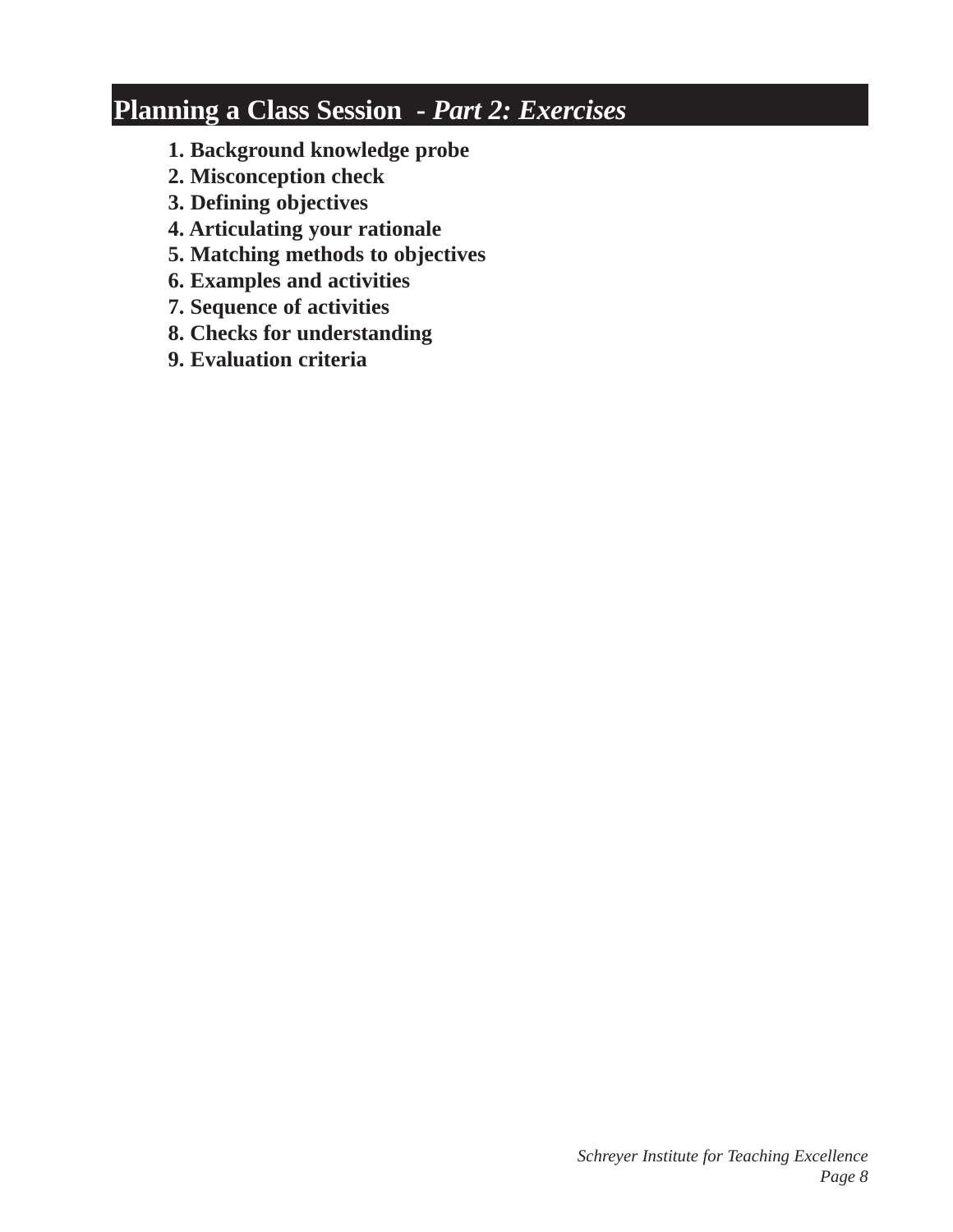### **Exercise #1: Background knowledge probe**

Background knowledge probes are simple questionnaires that ask a few focused questions about those concepts that students will need to know to succeed in the course. Asking questions of this sort can help to highlight important concepts for the students as well as to inform the instructor about the students' knowledge and abilities.

Thinking about the topic for the session you are planning, write 2 or 3 questions that will help you gather useful information about what students already know.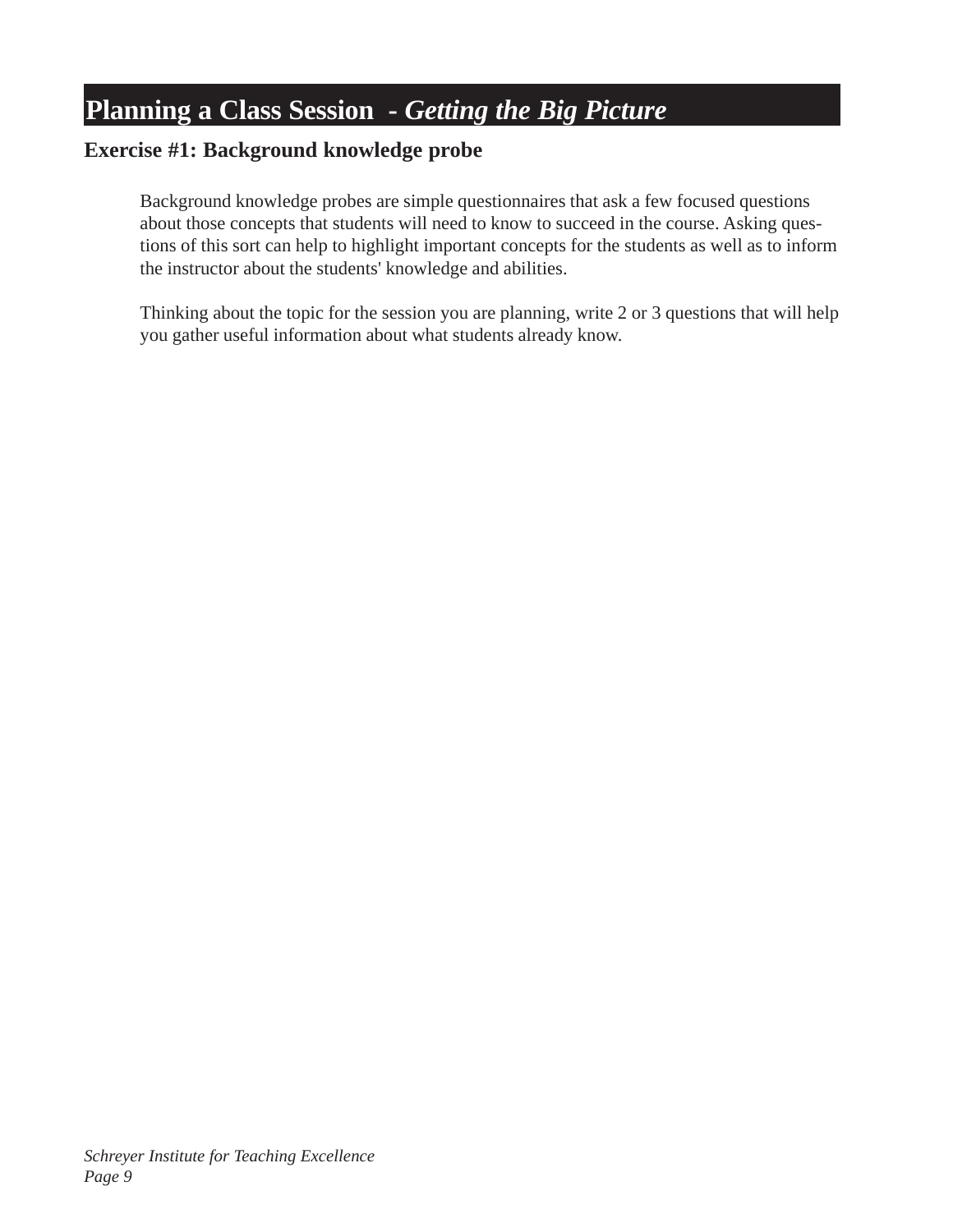### **Exercise #2: Misconception check**

Sometimes the question is not what students know or don't know, but rather what they think they know. In any discipline, students are likely to begin a class with some incorrect assumptions about the subject and the field.

To prepare this kind of activity, begin by asking yourself the following questions:

- What misconceptions about the course material may be common?
- Which of these are most likely to interfere directly with learning?
- How deeply rooted will these misconceptions be?
- How can I deal with these misconceptions once they are identified?
- What will be the stumbling blocks to student master of the material?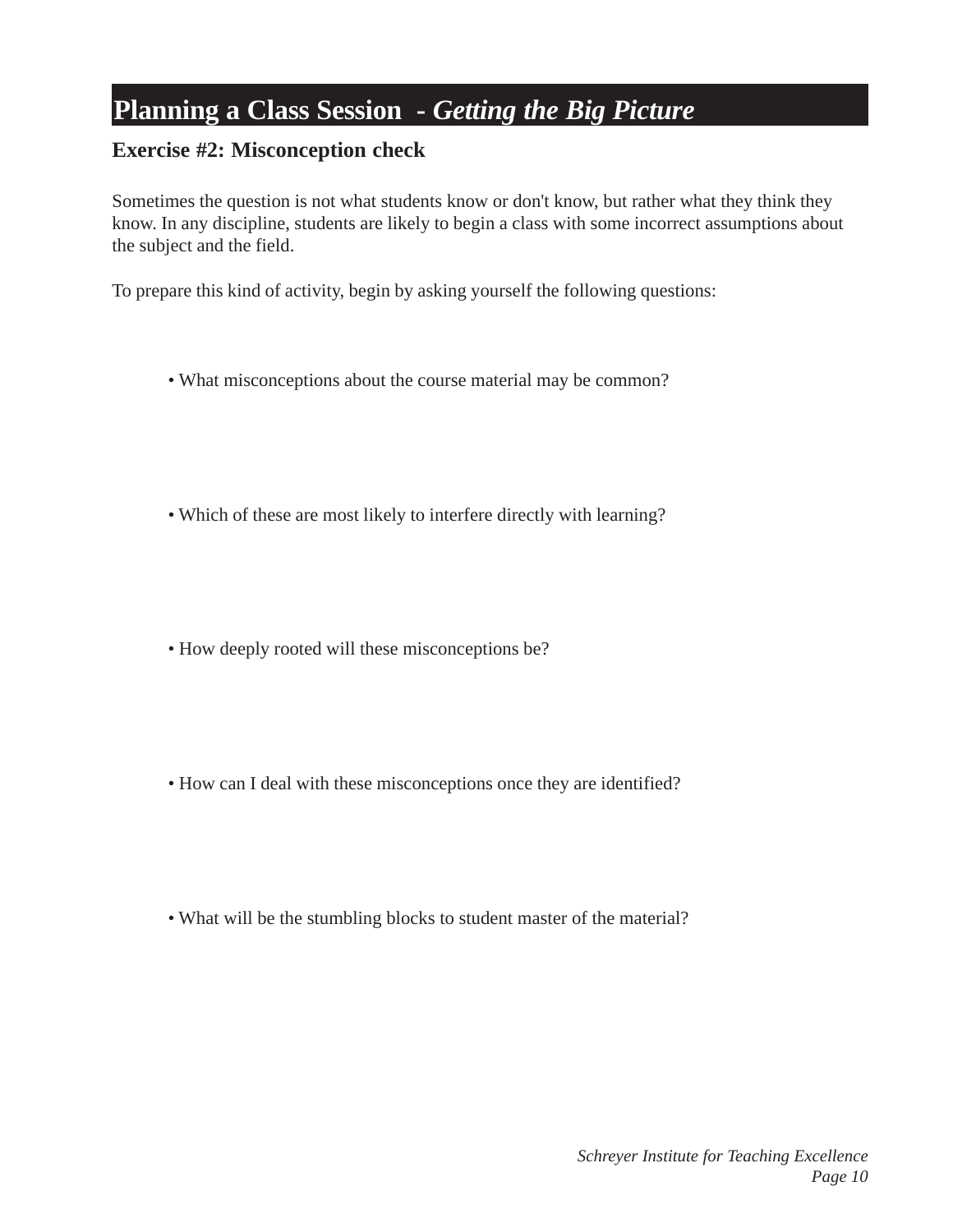### **Exercise #3: Defining objectives**

Answer the following questions:

1. What is the objective for the day's class?

2. If your students leave this session with only one new idea, skill, or concept, what would you like it to be?

3. What 2-3 points are central to understanding the material in this session?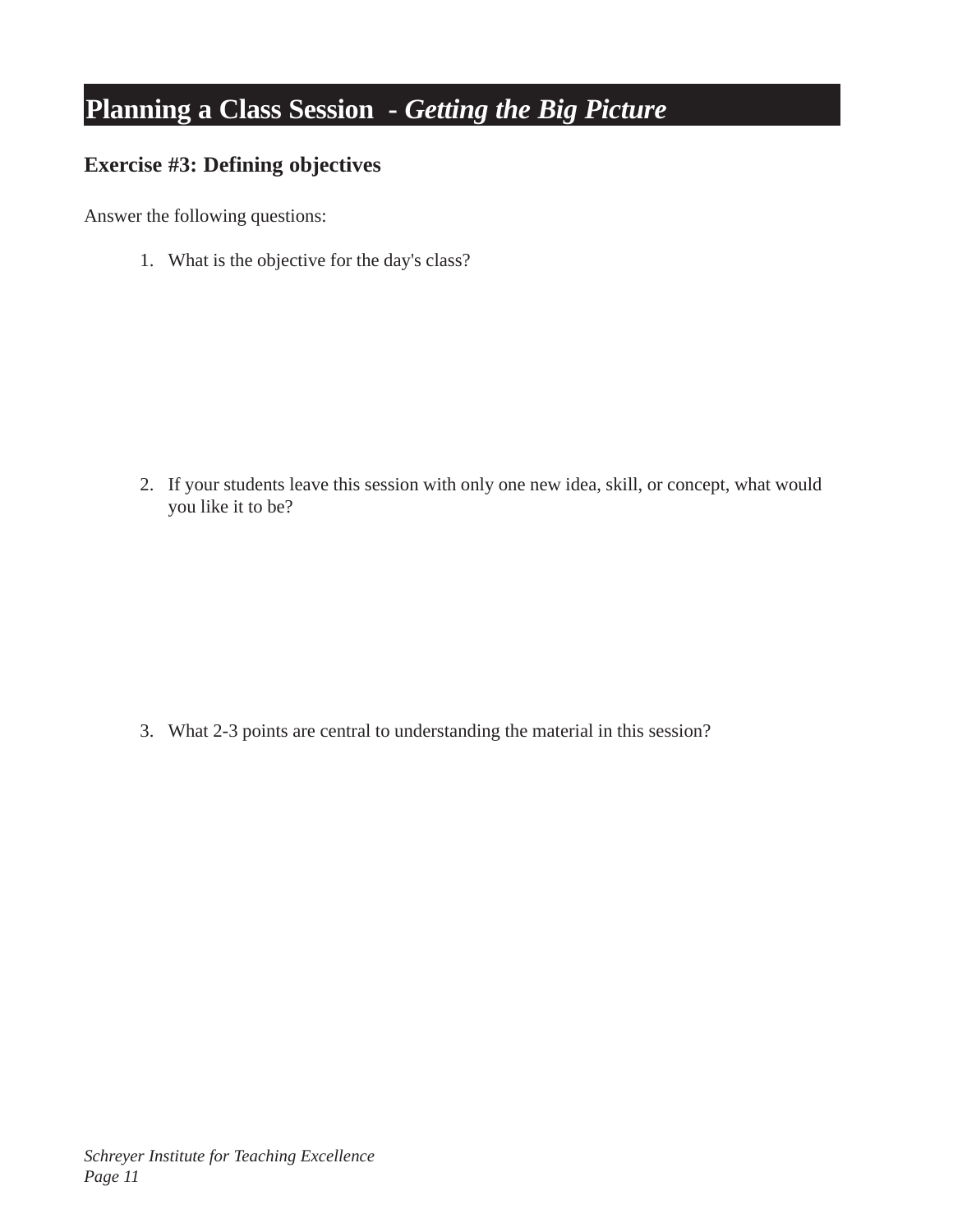### **Exercise #4: Articulating your rationale**

Write a statement of why you are teaching this particular material.

1. Where does the material covered in this session fit in the course as a whole?

2. What is the relationship between this material and the rest of the course or subsequent professional activities?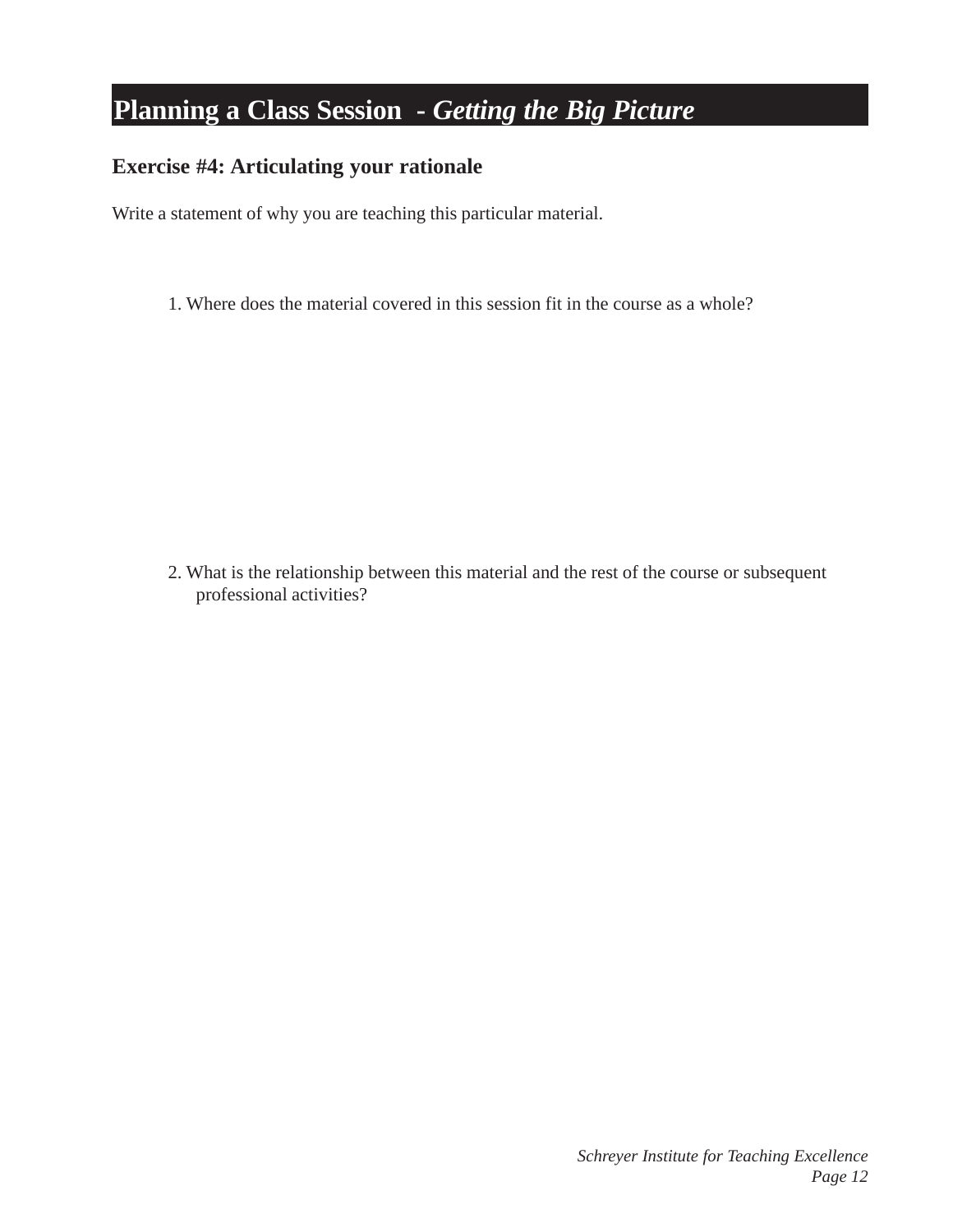### **Exercise #5: Matching methods to objectives**

For each of the 2-3 points you plan to make in this class session, decide which method will be most effective for facilitating student learning.

As you plan, consider the following questions:

1. Given what you hope to accomplish, which method is best suited to your current objectives?

2. How easily is this approach implemented with the size of group that you have?

3. Are there any physical obstacles in the classroom that might impede implementation of your plan?

4. Will you need more than one approach to accomplish your goals? How skillful are you with each of these approaches?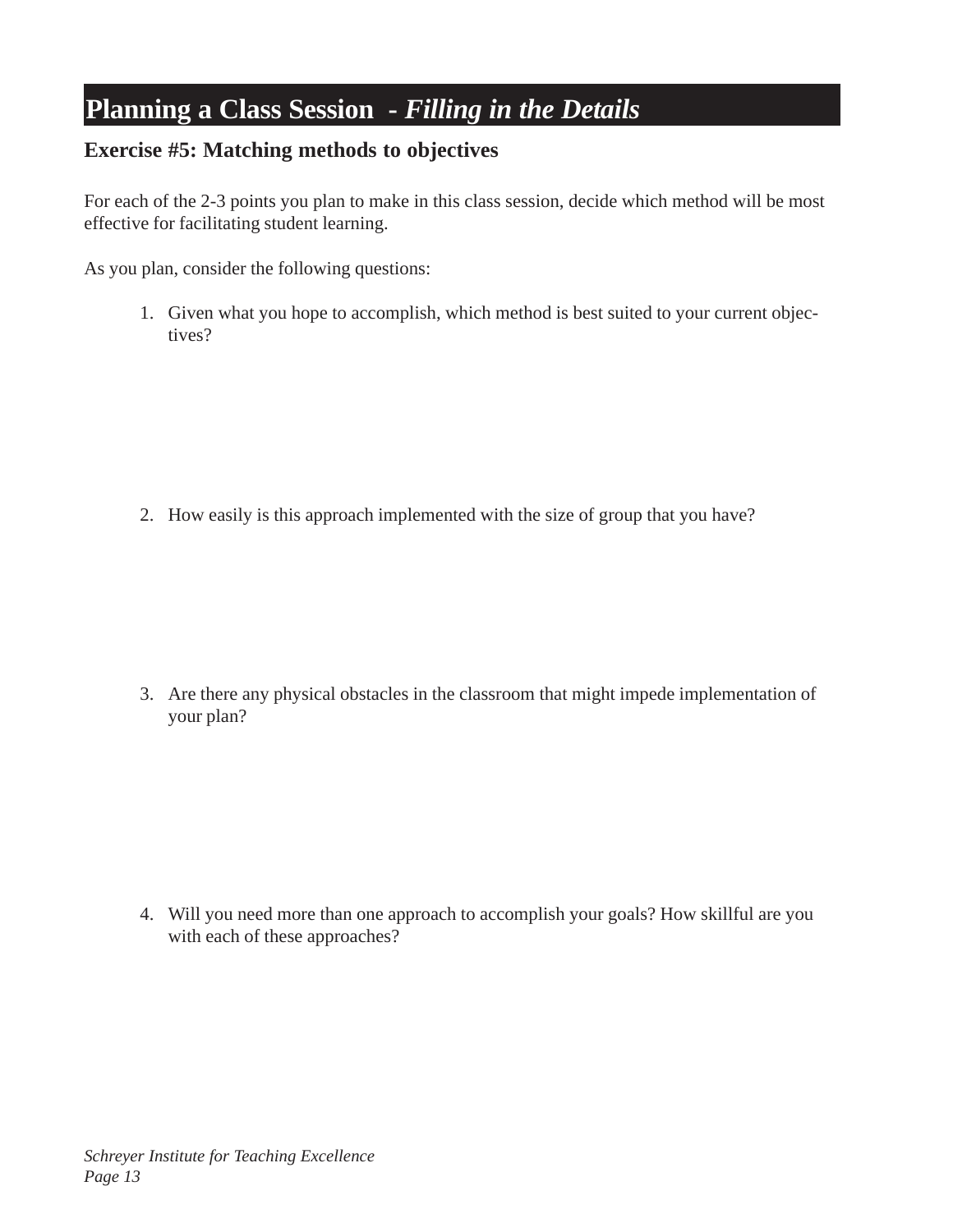### **Exercise #6: Examples and activities**

Look at the concepts you want students to learn in this class and decide which activities and examples will best help them learn. Consider the following questions:

1. How does this material fit into the course as a whole? What important connections will need to be made?

2. What activities or illustrations might help them make those connections more easily?

3. Can you think of any examples or activities that draw directly on your students' previous experiences?

4. What will students need to do to demonstrate their understanding of the material?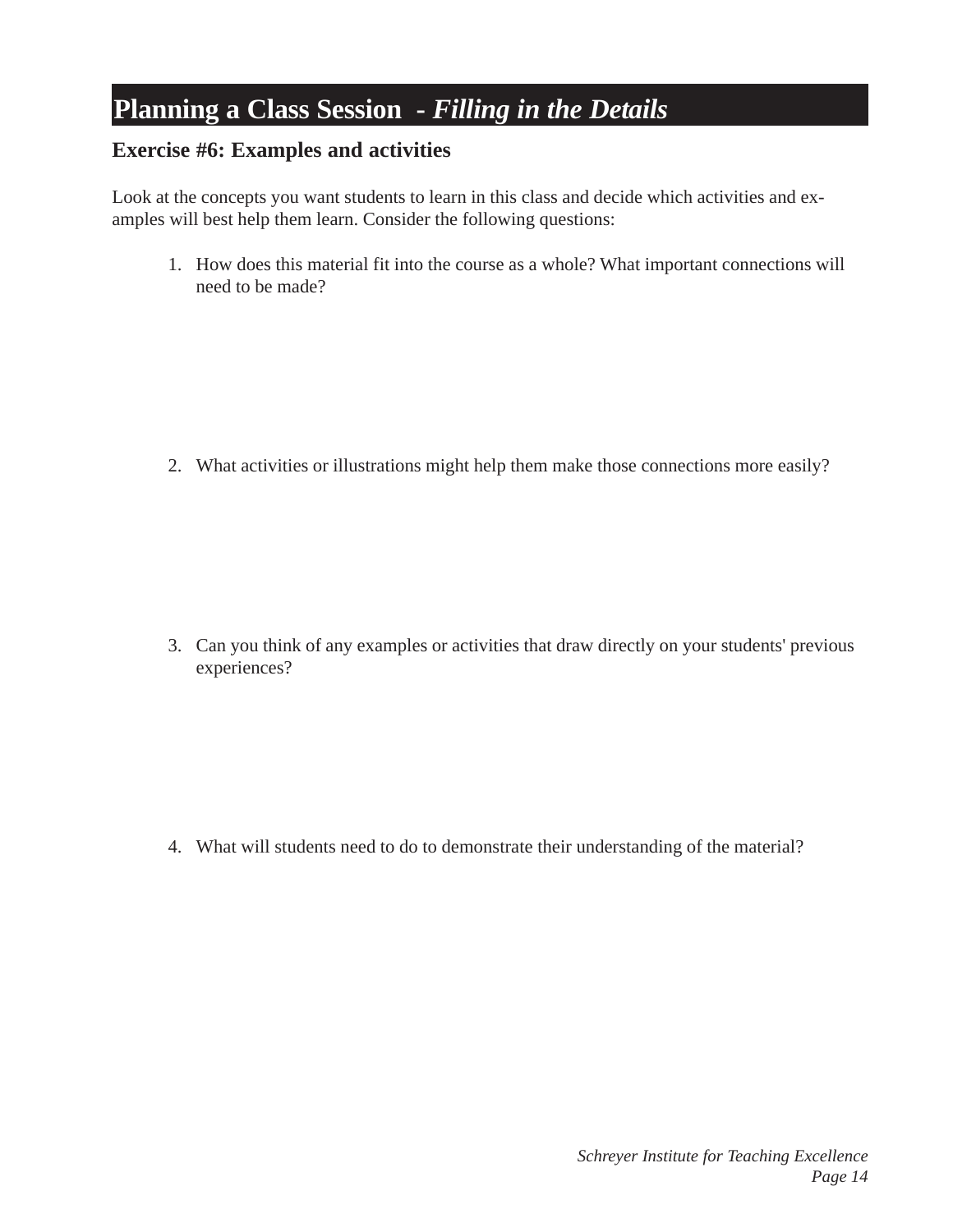### **Exercise #7: Examples and activities**

Looking back over the content, methods, and activities you have decided on in the previous exercises, arrange them into the most logical order.

1. Do the major points you want to make fall into any kind of natural order?

2. Will temporal or historical order help students master the content?

3. Is there some kind of underlying logical structure that you can use?

4. How can you convey that structure to your students?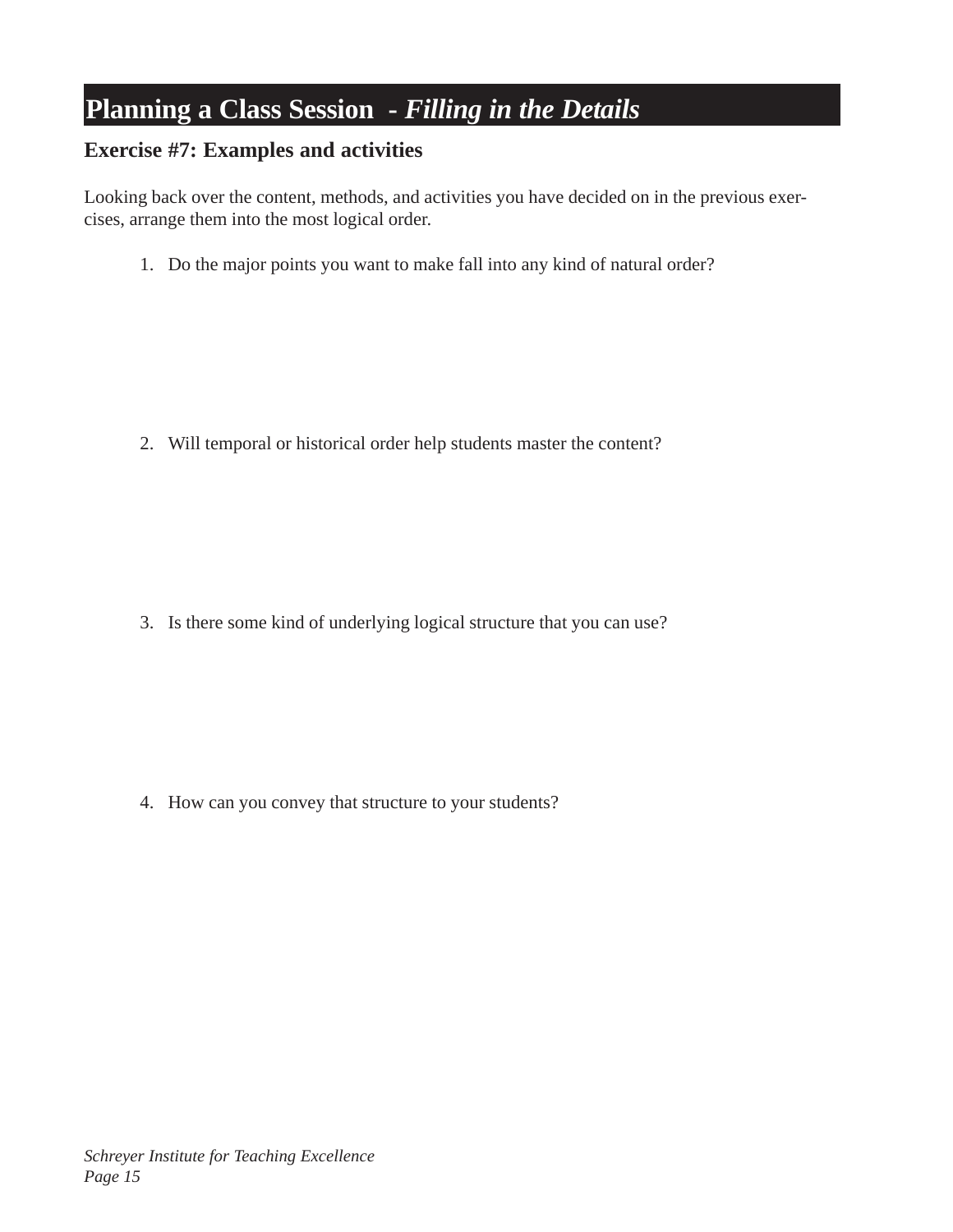# **Planning a Class Session -** *Gauging Your Progress*

### **Exercise #8: Checks for understanding**

Add to your session plan how you will check for understanding.

1. Write out at least one question you will ask.

2. Plan at least one activity that will require students to apply what they've learned.

### **Exercise #9: Evaluation criteria**

Write 2 exam questions (or some other kind of graded assignment) that will test understanding of today's material.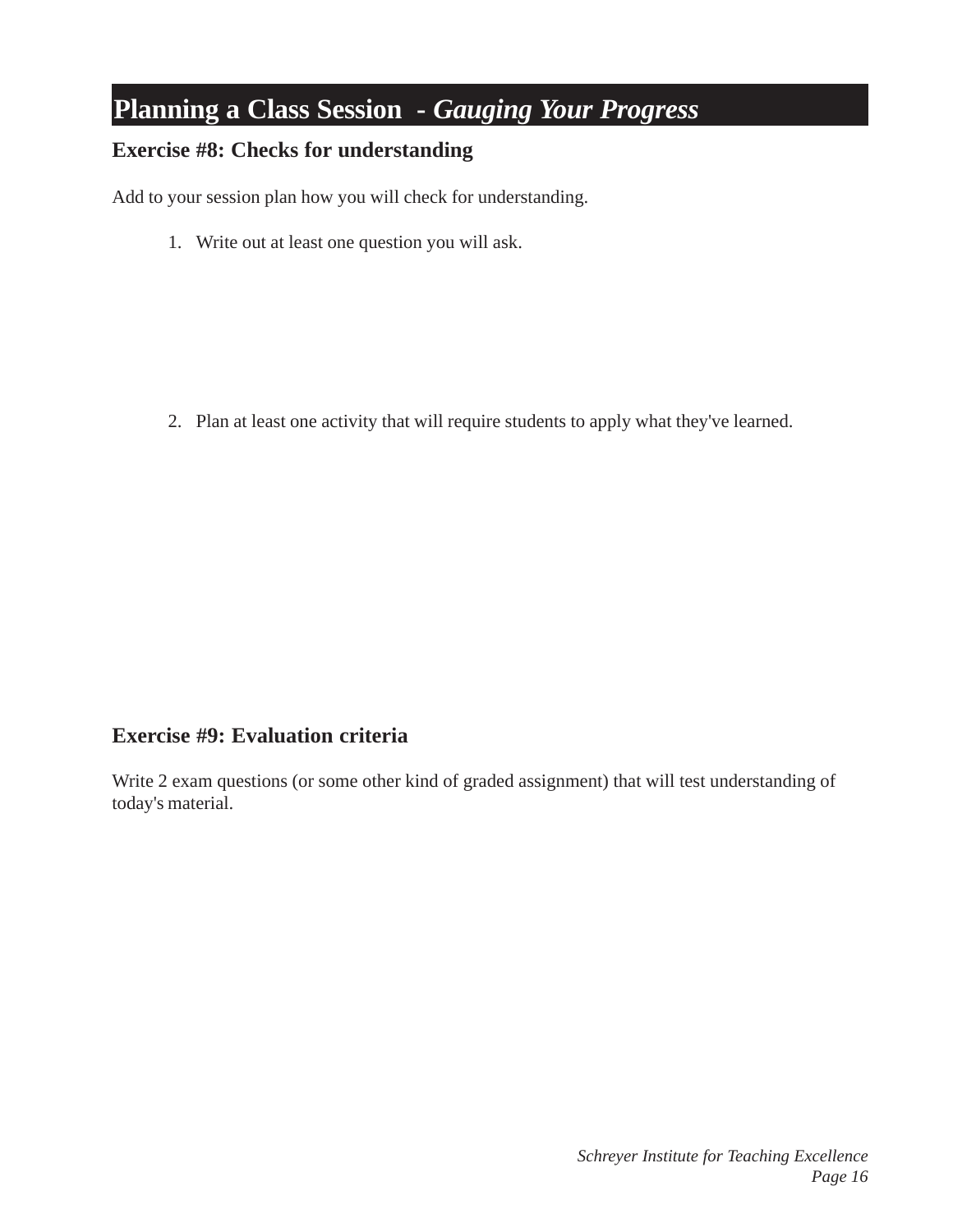*Schreyer Institute for Teaching Excellence Page 17*